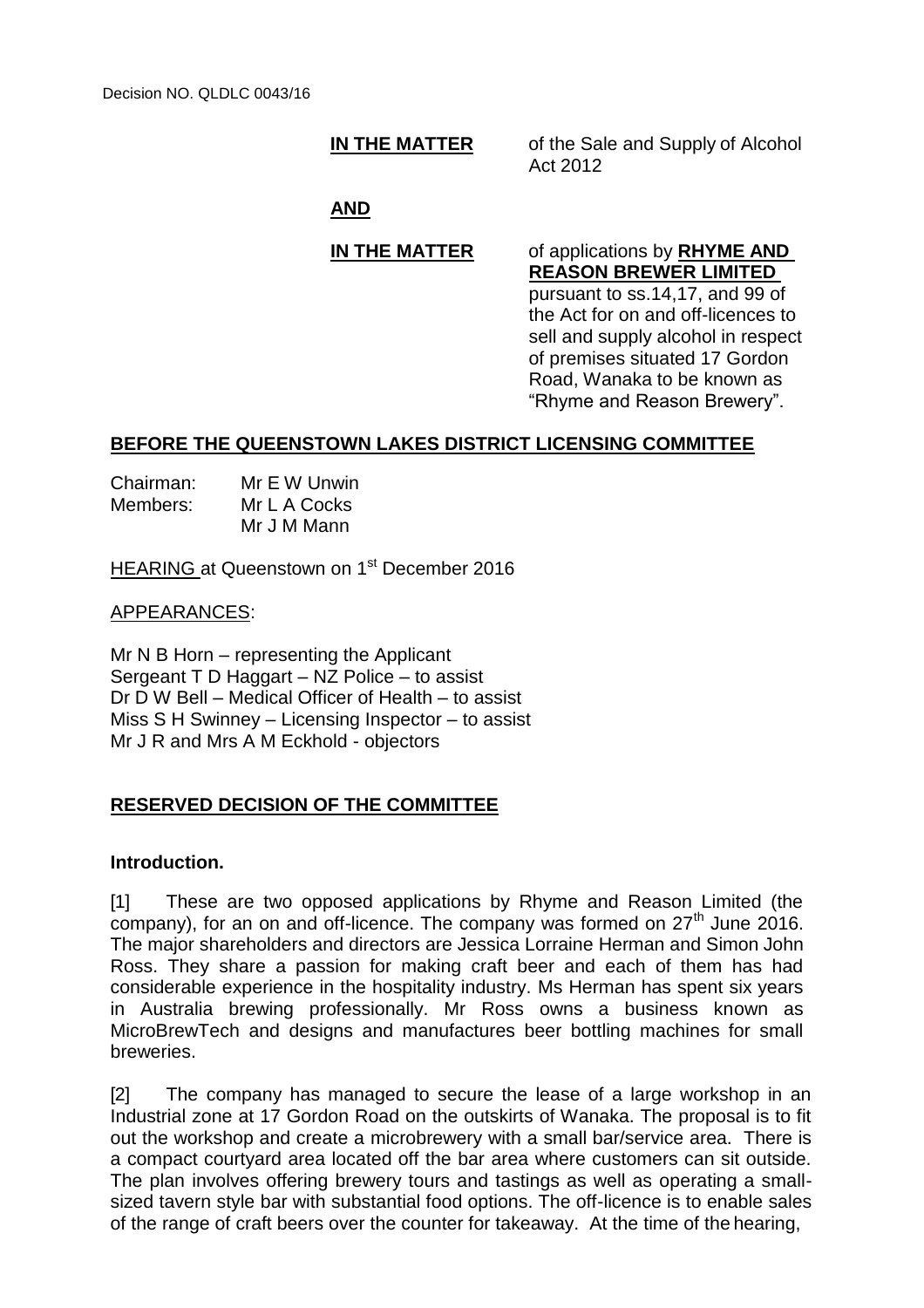the company was expecting to receive permission to install the brewing equipment, and build a small kitchen and bar.

[3] The company initially sought trading hours from 11.00am to midnight for the on-licence with minor variations for the outside area and the off-licence. Following receipt of public objections, meetings and discussions were held with the neighbours, and the company responded to their concerns by reducing the trading hours as follows:

|               | Sunday to Thursday<br><b>Friday to Saturday</b> | 11.00am to 10.30pm<br>11.00am to 11.00pm |
|---------------|-------------------------------------------------|------------------------------------------|
| <i>Inside</i> | Sunday to Thursday                              | 11.00am to 10.30pm<br>11.00am to 11.30pm |
| Outside       | Monday to Sunday                                | 11.00am to 10.00pm                       |
|               |                                                 | <b>Friday to Saturday</b>                |

[4] There was no opposition to the applications from the Police, or the District Licensing Inspector or the Medical Officer of Health. Public notification of the application attracted two objections. One was from a business (Castor & Pollux Limited) which owned the two next door units at 21 Gordon Street. Apparently they are used partially for residential purposes. Their concerns related to the trading hours and potential street cleanliness.

[5] The Inspector pointed out that under the terms of the resource consent for the development of 21 Gordon Road, owners or occupiers of these properties were unable to object to any complying activity undertaken in the industrial zone. At any event the company did not appear at the hearing, and in accordance with local policy, the objection is discounted, particularly as the objector did not attend either of the two meetings organised by the company.

[6] The second objection was from Mr J R and Mrs A M Eckhold. Mr and Mrs Eckhold reside in Queenstown but own a large industrial property over the road from the proposed brewery. In their objection, they stated that they believed that the operation of the licence would cause considerable problems for their tenants, which might result in the tenant terminating the leases or vacating the property.

[7] A meeting was facilitated by the Inspector between the applicant and the objectors. This took place on 2<sup>nd</sup> November 2016. Mr Eckhold explained that he had no problem with the brewery but was concerned about what the tavern could develop into. At the end of the meeting Mr Eckhold advised that he would speak with his tenant and advise whether he intended to continue with his objection. He subsequently advised that he intended to proceed.

[8] Because of the public objection the matters had to be determined at a public hearing (s.202 of the Act).

# **The Application.**

[9] It is not every day that we receive such a well-researched and presented licence application. First, the company employed a Licensing Consultant to assist with the process. Included with the documents was a written Host Responsibility Policy as well as an Alcohol Management Plan. The latter document was supplemented by 'House Rulz' aimed at providing employees with a safe, happy and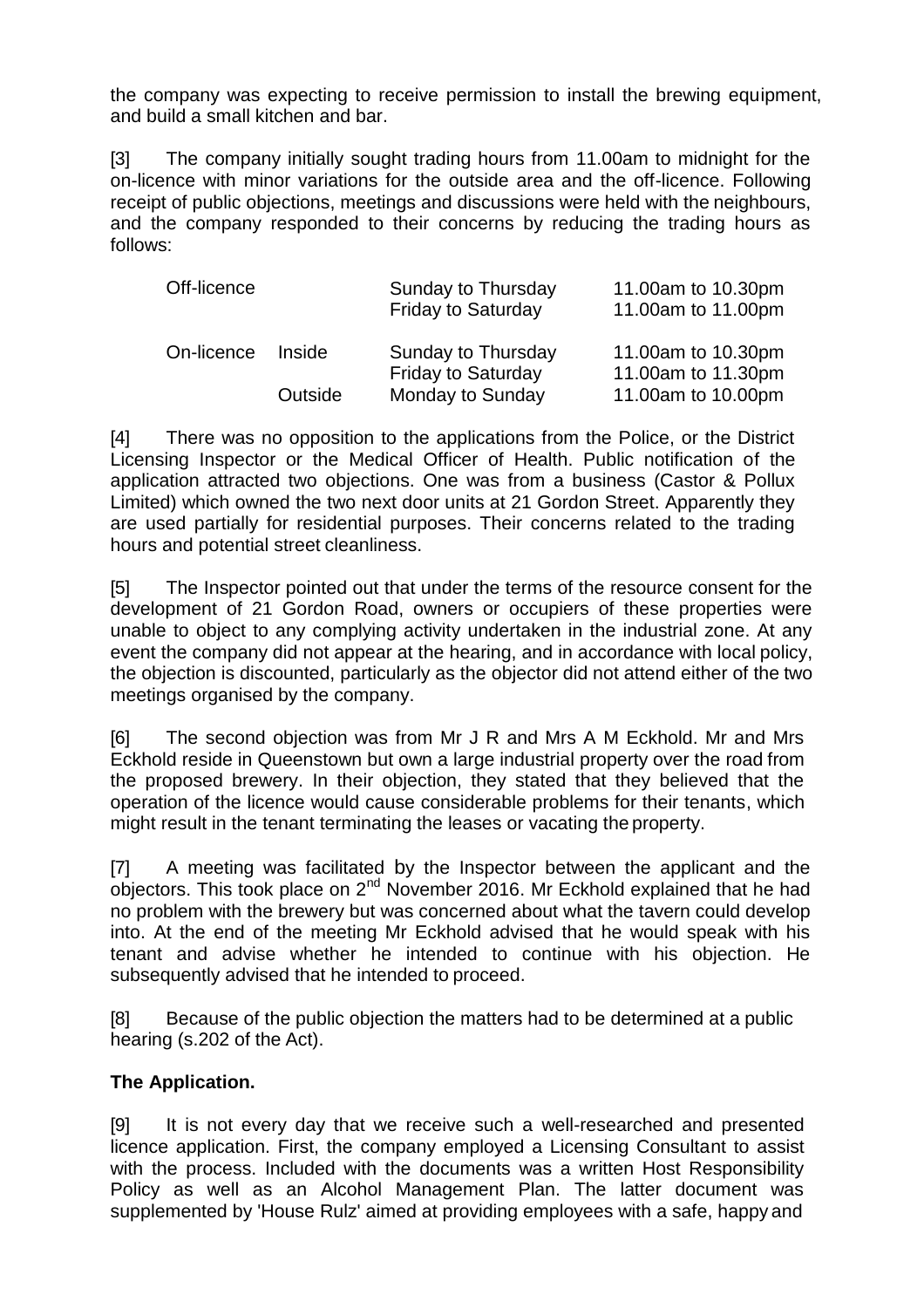healthy environment. The staff training manual gives an informative introduction as to how the two partners came to develop their plans for a 'venue for conversation'. In addition we have read the CPTED report (Crime Prevention Through Environmental Design) with its associated Noise Management Plan.

[10] The company commissioned a Fire Safety Report. The proposed occupancy number is 80 including staff although the building has a capacity for 100 people. Letters in support of the proposal from various members and businesses in the community including neighbours were filed with the application and presented at the hearing. Finally, the company provided information regarding its market profile, its business strategy as well as financial details such as cash flow examples. As the Inspector reported "It is rare that an application of this calibre is received and has made processing the applications relatively easy."

[11] When she gave evidence at the hearing Ms Herman noted that the tenant across the road had taken steps to withdraw his objection (even though he had not personally lodged one), and two days prior to the hearing the same person had helped them move the new cool room into place using his time and equipment as a neighbourly favour. She noted that the on-licence will be one of the closest bars to the Police Station as well as one of the smallest in the district.

[12] Mr Horn noted that the shareholders had spent a considerable amount of time and money in establishing their business and clearly it was in their best interests to be a good neighbour and manage the licensed premises in a responsible way.

## **The Licensing Inspector**

[13] In addition to her very full report, the Inspector gave evidence and presented a final submission. She noted that the company had not contacted the neighbours initially as it was assumed that the proposed business would not generate any concern. Once they discovered that there were objections, they had been pro-active in meeting with the objectors and holding two "open days" for neighbouring tenants and businesses. She had no concerns with either applications and did not consider that the amenity and good order of the locality would be likely to be reduced to more than a minor extent by the effects of the issue of the licences.

# **The Objector.**

[14] Mr John Eckhold gave evidence and expanded on his objection. There are two businesses that occupy the property over the road and both operate heavy road working machinery. He considered that there would be a major risk of accident from intoxicated people coming from the brewery and wandering into the path of the large vehicles. On the other hand he was apparently unaware that the street has a footpath as well as lighting. Secondly Mr Eckhold said that he and his wife were concerned about the increased probability of intoxicated people entering their property and tampering with the machinery, and even taking the heavy road vehicles for "joy rides".

[15] Thirdly, Mr Eckhold stated that he was concerned about the increased probability that customers of the "Tavern" would illegally park on the street or affect the flow of traffic in and out of their land. Fourthly he expressed concerns about the increased probability of litter and broken bottles in the area Finally, Mr Eckhold expressed concern for the safety and wellbeing of the staff and customers of the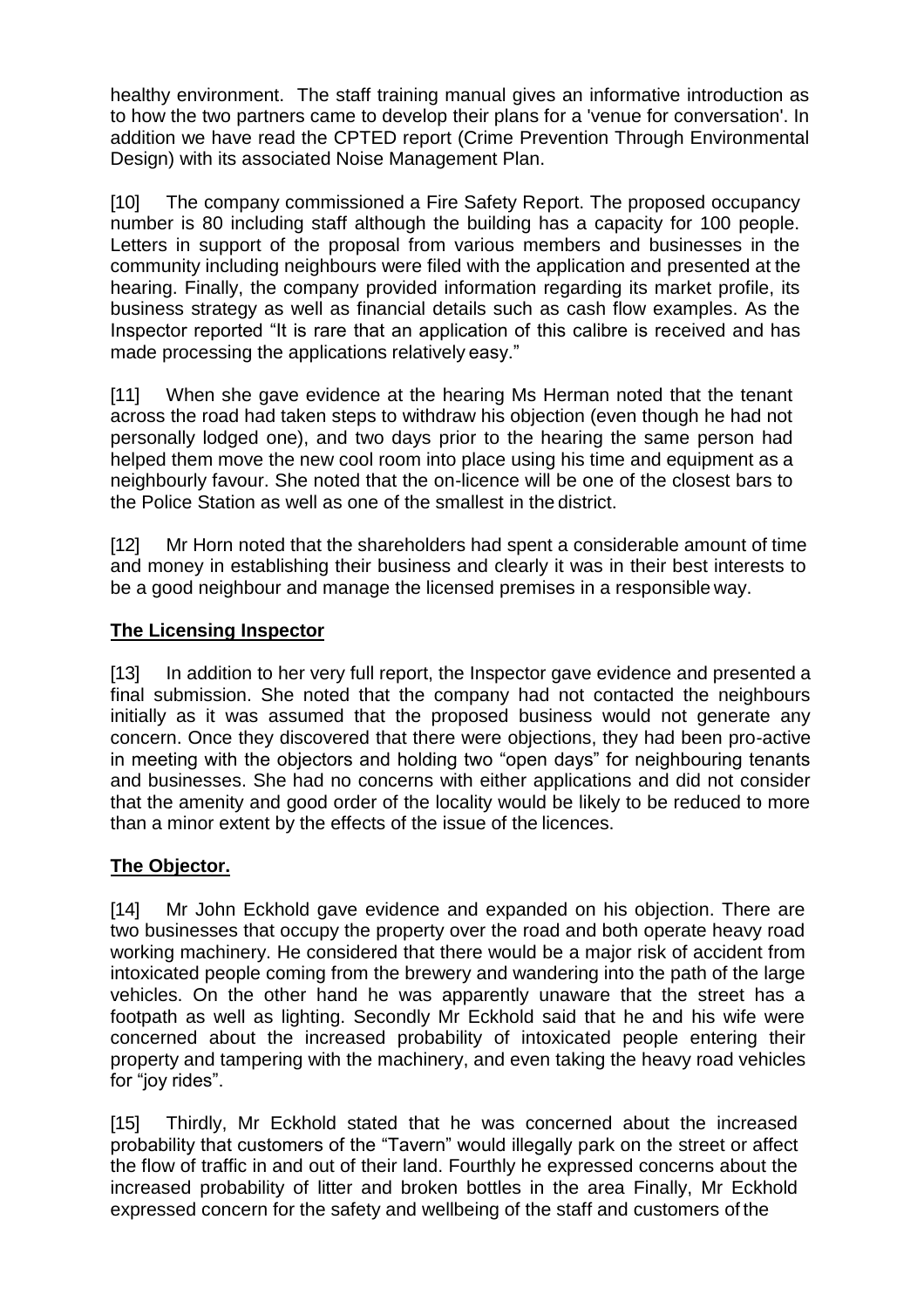"Tavern" brought about by the likely lack of any Police or taxi presence, and the likelihood of outbreaks of violence. He seemed somewhat surprised to hear that the company intended to install CCTV coverage as well as security lighting.

# **The Committee's Decision and Reasons.**

[16] What must be stressed in this case is that we are dealing with a new Act which came into force (with some exceptions) on  $18<sup>th</sup>$  December 2012. Pursuant to s.3 of the Act one of the purposes is to put in place a new system of control over the sale and supply of alcohol, with the characteristic that it is **reasonable**. The emphasis is ours. If the system becomes unreasonable, then the objective of the Act cannot be achieved.

[17] The criteria to which we must have regard when considering applications for on and off-licences are restricted to the matters set out in s.105(1) of the Act. The criteria are:

- *(a) the object of this Act:*
- *(b) the suitability of the applicant:*
- *(c) any relevant local alcohol policy*
- *(d) the days on which and the hours during which the applicant proposes to sell alcohol:*
- *(e) the design and layout of any proposed premises:*
- *(f) whether the applicant is engaged in, or proposes on the premises to engage in, the sale of goods other than alcohol, low-alcohol refreshments, non-alcoholic refreshments, and food, and if so, which goods:*
- *(g) whether the applicant is engaged in, or proposes on the premises to engage in, the provision of services other than those directly related to the sale of alcohol, low-alcohol refreshments, non-alcoholic refreshments, and food, and if so, which services:*
- *(h) whether (in its opinion) the amenity and good order of the locality would be likely to be reduced, to more than a minor extent, by the effects of the issue of the licence:*
- *(I) whether (in its opinion) the amenity and good order of the locality are already so badly affected by the effects of the issue of existing licences that -*
	- *(i) they would be unlikely to be reduced further (or would be likely to be reduced further to only a minor extent) by the effects of the issue of the licence; but*
	- *(ii) it is nevertheless desirable not to issue any further licences:*
- *(j) whether the applicant has appropriate systems, staff, and training to comply with the law:*
- *(k) any matters dealt with in any report from the Police, an inspector, or a Medical Officer of Health made under section 103*

[18] Given the content of the objection the only criteria, which could be regarded as relevant to this application, is whether in our opinion the amenity and good order of the locality would be likely to be reduced to more than a minor extent by the effects of the issue of the licences. Much of the evidence from Mr Eckhold was based on his expectation of intoxicated patrons creating a nuisance either on the road or on his property. Such speculative assessments also reflect directly on the suitability of the